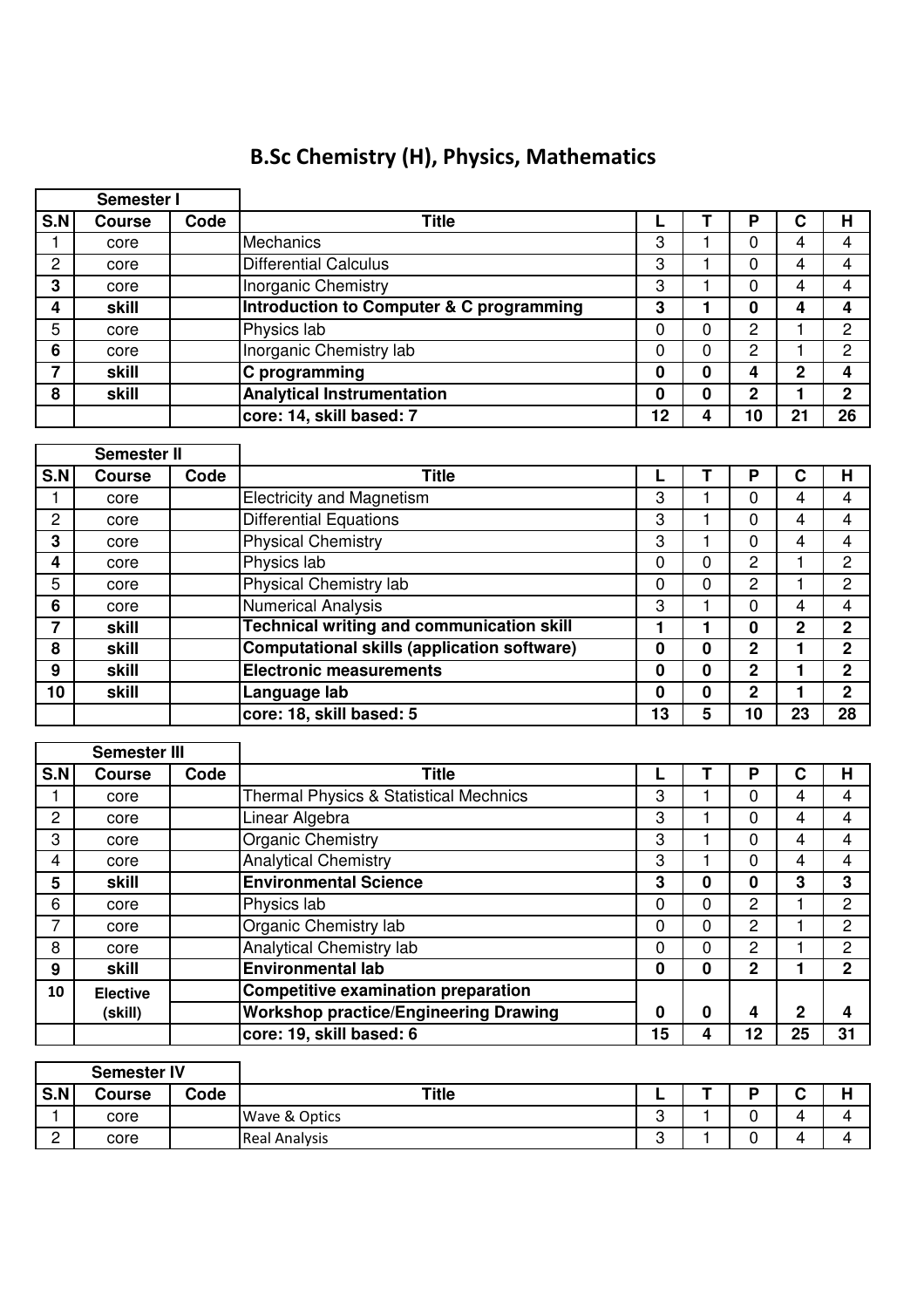| 3              | core            | Industrial organic synthesis                    | 3           |   | U | 4           |    |
|----------------|-----------------|-------------------------------------------------|-------------|---|---|-------------|----|
| $\overline{4}$ | core            | <b>Pharmaceutical Chemistry</b>                 | 3           |   | 0 | 4           |    |
| 5              | core            | <b>Green Chemistry</b>                          | 3           |   | 0 | 4           | 4  |
| 6              | core            | Industrial organic synthesis lab                | 0           | 0 | 2 |             | 2  |
|                | core            | Physics lab                                     |             | 0 | 2 |             | 2  |
| 8              | Skill           | <b>MATLAB programming</b>                       | 0           | 0 | 2 |             | ŋ  |
| 9              | core            | Chemistry lab                                   | 0           | 0 | 2 |             | C  |
| 10             | <b>Elective</b> | <b>Renewable energy &amp; Energy Harvesting</b> |             |   |   |             |    |
|                | (skill)         | Entrepreneurship                                | $\mathbf 2$ | 0 | 0 | $\mathbf 2$ | ŋ  |
|                |                 | core: 23, skill based:3                         | 17          | 5 | 8 | 26          | 30 |

| <b>Semester V</b> |                 |      |                               |          |                |   |                |                |
|-------------------|-----------------|------|-------------------------------|----------|----------------|---|----------------|----------------|
| S.N               | <b>Course</b>   | Code | <b>Title</b>                  |          |                | P | $\mathbf c$    | Н              |
|                   | core            |      | Polymer Science               | 3        |                | 0 | 4              | 4              |
| $\overline{2}$    | Electrive-1     |      | <b>Hetrocyclic Chemistry</b>  |          |                |   |                |                |
|                   | (organic)       |      | Petrochemicals                | 3        | 1.             | 0 | 3              | $\overline{4}$ |
| 3                 | Electrive-2     |      | <b>Cement Chemistry</b>       |          |                |   |                |                |
|                   | (Inorganic)     |      | <b>Coordination Chemistry</b> | 3        | 0              | 0 | 3              | 3              |
| 4                 | Elective-3      |      | Electrochemistry              |          |                |   |                |                |
|                   | (Physical)      |      | Photochemistry                | 3        | 0              | 0 | 3              | 3              |
| 5                 | Elective-4      |      | Enzyme and Biopolymer         |          |                |   |                |                |
|                   | (Int. Disc)     |      | <b>Biochemistry</b>           |          |                |   |                |                |
|                   |                 |      | Soap and detergent            | 3        | $\mathbf 0$    | 0 | 3              | 3              |
| 6                 | Generic         |      | Physics/Mathematics/HSS       |          |                |   |                |                |
|                   | <b>Elective</b> |      |                               |          |                |   |                |                |
|                   |                 |      |                               | 3        | $\mathbf 0$    | 0 | 3              | 3              |
| 7                 | core            |      | <b>Chemistry Lab-I</b>        | 0        | 0              | 2 | 1              | $\overline{c}$ |
| 8                 | core            |      | Chemistry Lab-2               | 0        | 0              | 4 | $\overline{2}$ | 4              |
| 9                 | core            |      | CRE lab                       | $\Omega$ | 0              | 2 | 1              | 2              |
|                   |                 |      | Core: 11, Elective: 12        | 18       | $\overline{2}$ | 8 | 23             | 28             |

| <b>Semester VI</b> |                 |      |                                    |          |             |    |    |    |
|--------------------|-----------------|------|------------------------------------|----------|-------------|----|----|----|
| S.N                | <b>Course</b>   | Code | <b>Title</b>                       |          |             | P  | C  | Н  |
|                    | Electrive-5     |      | Organic spectroscopy               |          |             |    |    |    |
|                    | (organic)       |      |                                    | 3        | 0           | 0  | 3  | 3  |
| $\overline{2}$     | Electrive-6     |      | Organometallic Chemistry           |          |             |    |    |    |
|                    | (Inorganic)     |      | Bioinerganic chemistry             | 3        | 0           | 0  | 3  | 3  |
| 3                  | Elective-7      |      | Quantum chemistry and spectroscopy |          |             |    |    |    |
|                    | (Physical)      |      |                                    | 3        | 0           | 0  | 3  | 3  |
| 4                  | Elective-8      |      | Paper and pulp                     |          |             |    |    |    |
|                    | (Int. Disc)     |      | <b>Nuclear Chemistry</b>           |          |             |    |    |    |
|                    |                 |      | Forensic science                   | 3        | $\mathbf 0$ | 0  | 3  | 3  |
| 5                  | <b>Generic</b>  |      |                                    |          |             |    |    |    |
|                    | <b>Elective</b> |      | Physics/Mathematics/HSS            | 3        | $\mathbf 0$ | 0  | 3  | 3  |
| 6                  |                 |      | Chemistry lab-3                    | $\Omega$ | $\Omega$    | 4  | 2  | 4  |
| 7                  |                 |      | Project                            | $\Omega$ | $\Omega$    | 10 | 5  | 10 |
|                    |                 |      | Elective: 22                       | 15       | $\bf{0}$    | 14 | 22 | 29 |